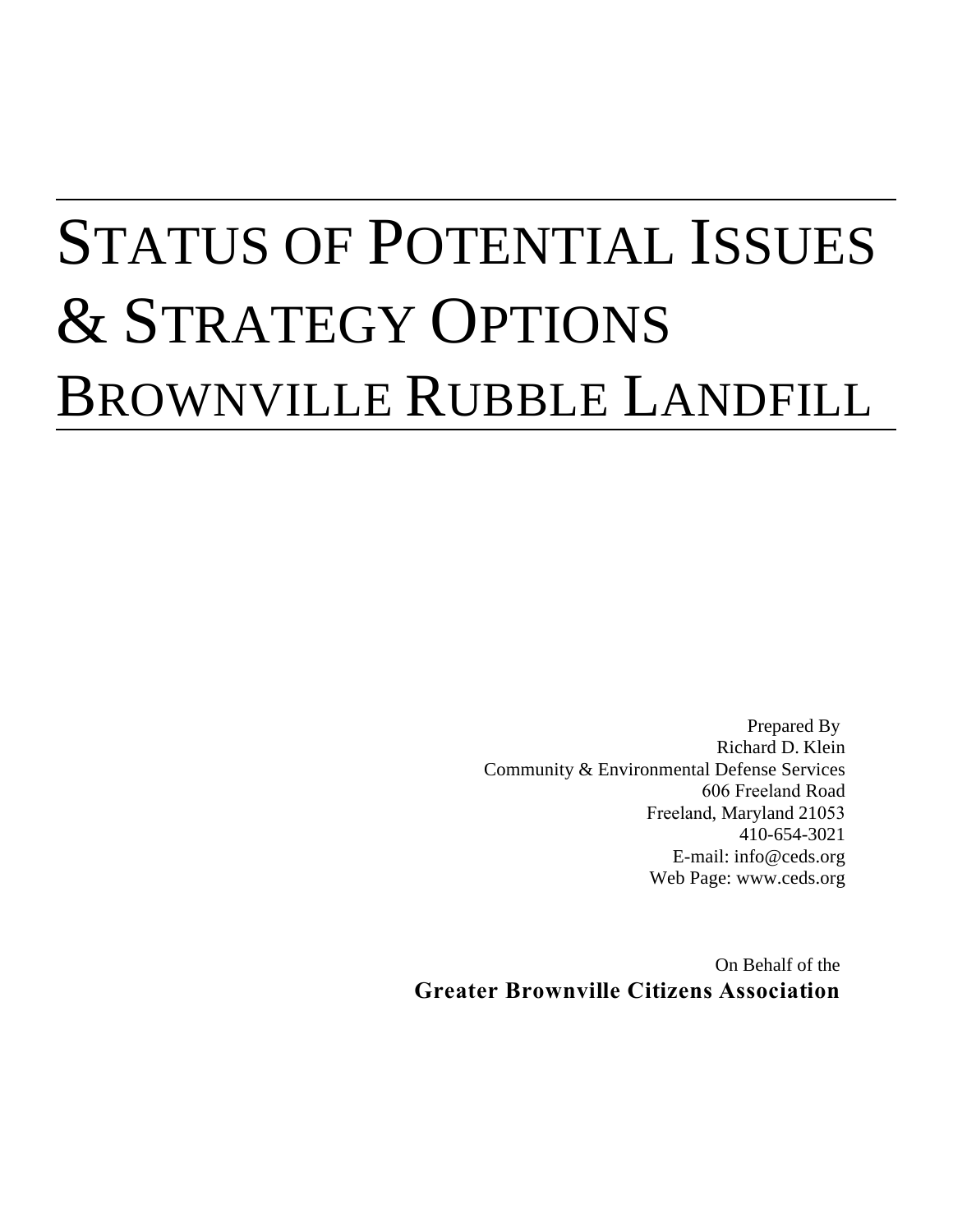# **CONTENTS**

| TEMPORARY HOLD ON RUBBLEFILL SPECIAL EXCEPTION APPLICATIONS |
|-------------------------------------------------------------|
|                                                             |
|                                                             |
|                                                             |
|                                                             |
|                                                             |
|                                                             |
|                                                             |
|                                                             |
|                                                             |
|                                                             |
|                                                             |
|                                                             |
|                                                             |
|                                                             |
|                                                             |
|                                                             |
|                                                             |
|                                                             |
|                                                             |
|                                                             |
|                                                             |
|                                                             |
|                                                             |
|                                                             |
|                                                             |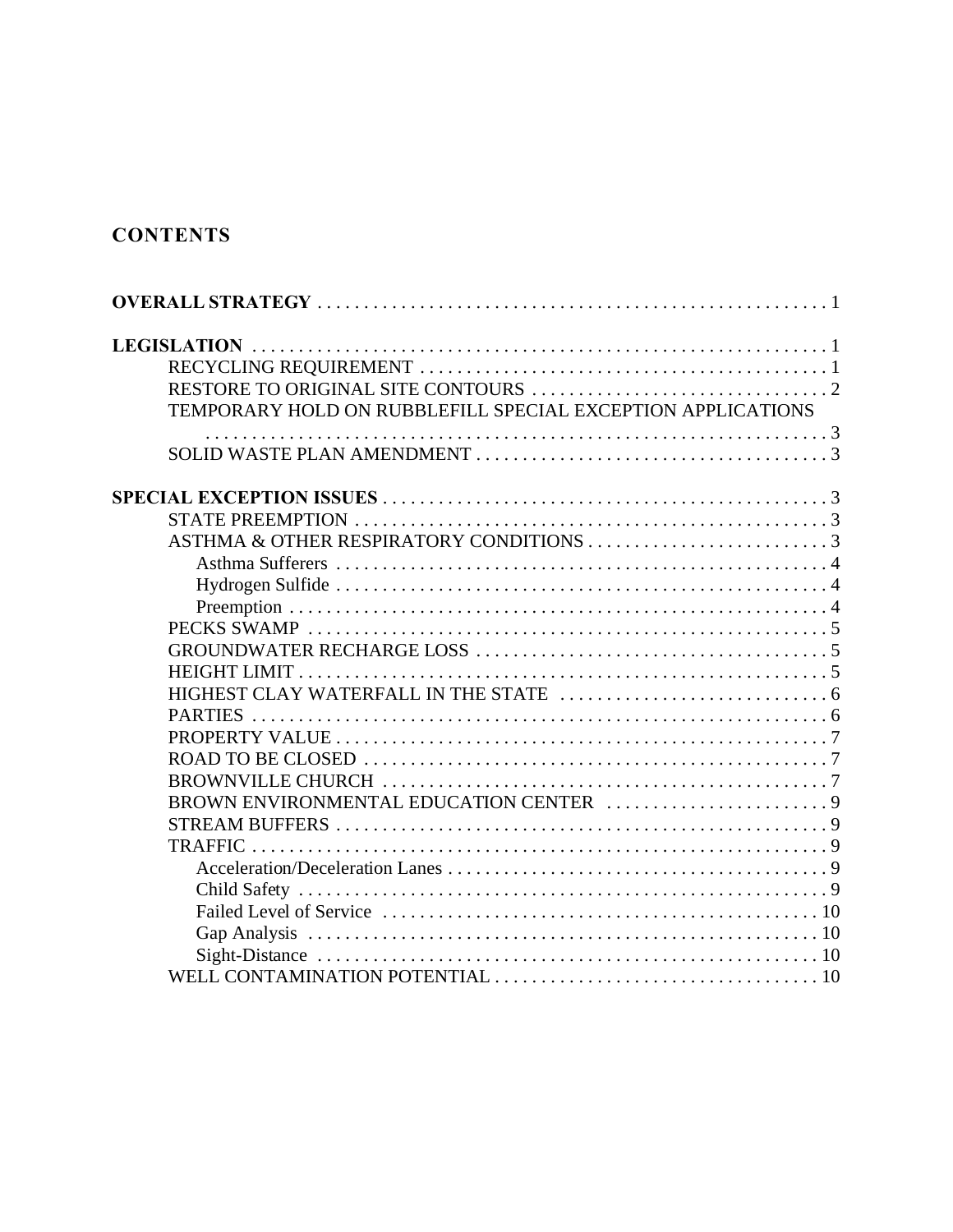# **OVERALL STRATEGY**

The Greater Brownville Citizen Association is deeply concerned about the potential impact of the proposed Brownville rubble landfill. The rubblefill is proposed for a site located in southeastern Brown County. Following is a summary of the Association's overall strategy for preventing the rubblefill from causing undue harm to residents of the area.

- A. Convince the Brown County Council and/or County Executive to adopt measures that greatly reduce or eliminate rubblefill impacts.
- B. Convince the hearing officer that a rubblefill on the proposed site will cause impacts substantially greater than a rubblefill built on any other similarly zoned tract in the County.
- C. Convince the State Department of the Environment (SDE) to deny or condition a rubblefill permit in a way that reduces impacts.

# **LEGISLATION**

On June 2, 2000 Association representatives met with Brown County Council Chairman John Doe. The Councilman also represents the district in which the Brownville rubblefill site is located. The following proposed measures were discussed during the meeting:

# **RECYCLING REQUIREMENT**

Brown County anticipates that an average of 29% of the rubble (construction and demolition debris) waste stream will be recycled.<sup>1</sup> At the proposed Brown House Road Recycling Facility, 50% to 70% of the construction and demolition debris waste stream will be recycled. According to the manager of the Brown House Road facility, a substantial portion of the remaining 30% to 50% can be recycled, but not with the equipment presently anticipated for the facility. Theoretically, up to 90% of the rubble waste stream is recyclable.

The applicant proposes to recycle 25% to 35% of the construction and demolition debris waste stream entering their Brown Road facility. However, 41% of the waste stream will go directly into the rubblefill without any recycling.<sup>2</sup> We believe that a far greater portion of the rubble waste stream can (and should) be recycled.

The Association asked Councilman Doe to consider legislation mandating a minimum amount of rubble recycling. One mechanism for doing this would be to prohibit "recyclable" materials from being placed in a rubblefill. State law gives the County the authority to determine what

2 See *Brown Rubblefill Business Plan* in Appendix 6 of *Analysis of Rubble Landfill Capacity in Brown County*.

<sup>&</sup>lt;sup>1</sup> See Table 18, following page 44, in *Analysis of Rubble Landfill Capacity in Brown County*.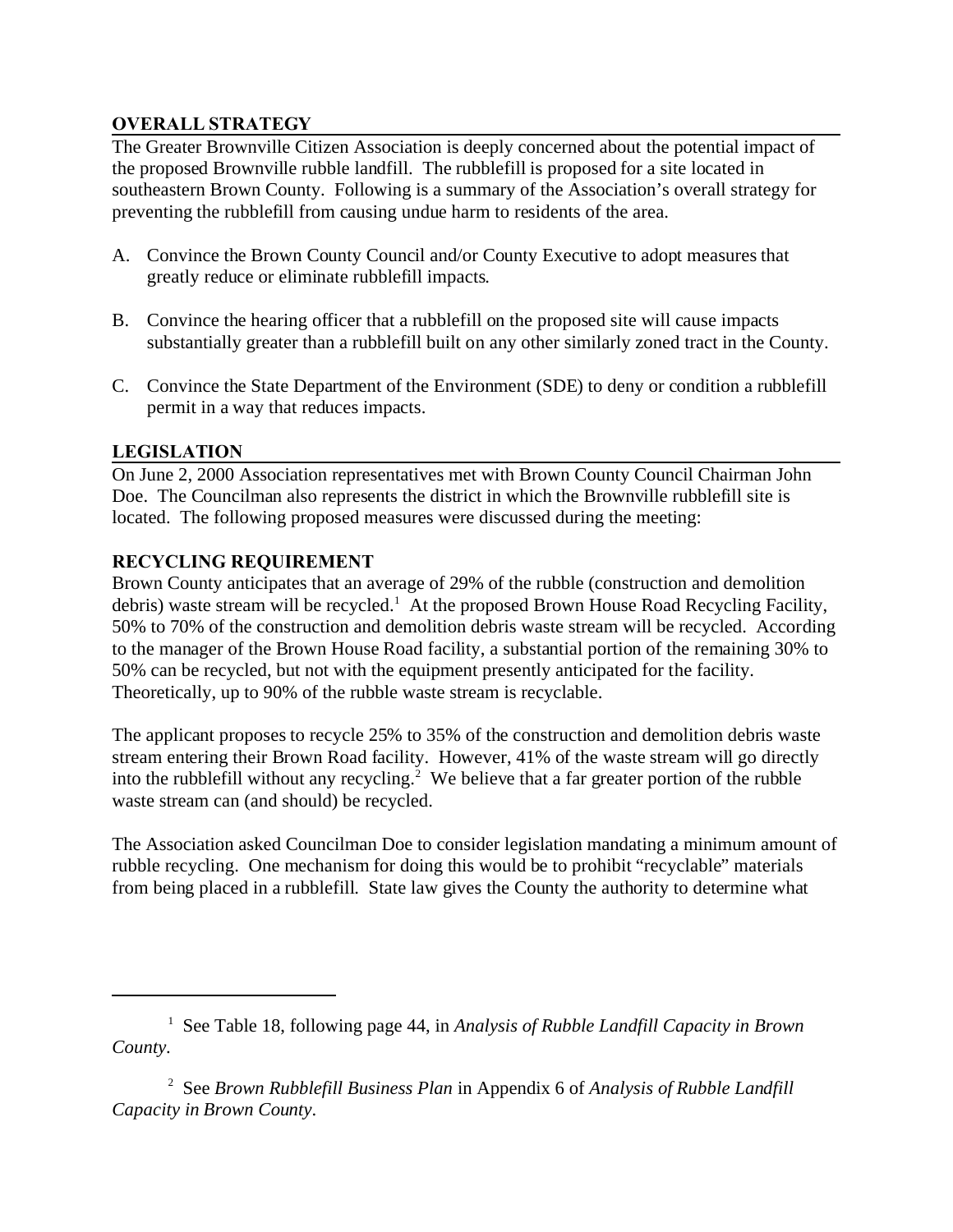materials may be excluded from a rubble landfill as part of the solid waste plan amendment process. Thus the perennial concern of SDE preemption may not apply in this case.<sup>3</sup>

#### **RESTORE TO ORIGINAL SITE CONTOURS**

Traditionally, rubblefills have been viewed as a reasonable way of restoring former mining sites to usable grades. Sand and gravel was mined from the Brownville site in the 1980s. On the next page you will find a figure showing a cross-section *(illustrations not included to minimize download time)* of the: 1) existing contours (the land surface elevation) on the site as they were left after mining, 2) the proposed contours once the rubblefill is completed, and 3) the contours as they existed originally - prior to mining. The profile shows that the original land surface was lowered by a maximum of 20 feet during mining. The proposed rubblefill would tower nearly 130 feet above the existing land surface.

The Association asked Councilman Doe to consider legislation which would prohibit a rubblefill from going any higher than the "natural" (original) land surface of a former mining site. This would greatly reduce the visibility of future rubblefills. Instead of a 130-foot high mountain, the rubblefill surface would match the natural contours of the land and would be virtually invisible once the fill was completed, vegetated, and screened with trees. It would look much like a pasture or hayfield.

There is some precedence for this in State law. Coal mines must be restored to "approximate original contours" though this requirement does not apply to sand and gravel and other non-coal mining.

#### **WALLBOARD PROHIBITION**

A number of rubblefills have released hydrogen sulfide gas. This gas has the sulfurous odor of rotten eggs. Hydrogen sulfide can cause nausea, headaches, and cardiovascular problems at high concentrations. At lower concentrations it has been a severe nuisance to people living as far away as three miles from an emitting rubblefill.

A key ingredient for hydrogen sulfide formation is the calcium sulfate contained in gypsum wallboard. Wallboard makes up 5% to 15% of the rubblefill waste stream. The Association asked Councilman Doe to support legislation prohibiting the disposal of wallboard in

<sup>&</sup>lt;sup>3</sup> It appears that SDE's comprehensive programs for preventing landfilled waste from causing water pollution preempts the County from denying a Special Exception because of waste-caused water pollution. The preemption *MAY* apply to other areas under SDE's control, such as air quality impacts and changes in the quantity of runoff due to landfill construction. But this is by no means certain and is an area requiring further research by our legal counsel.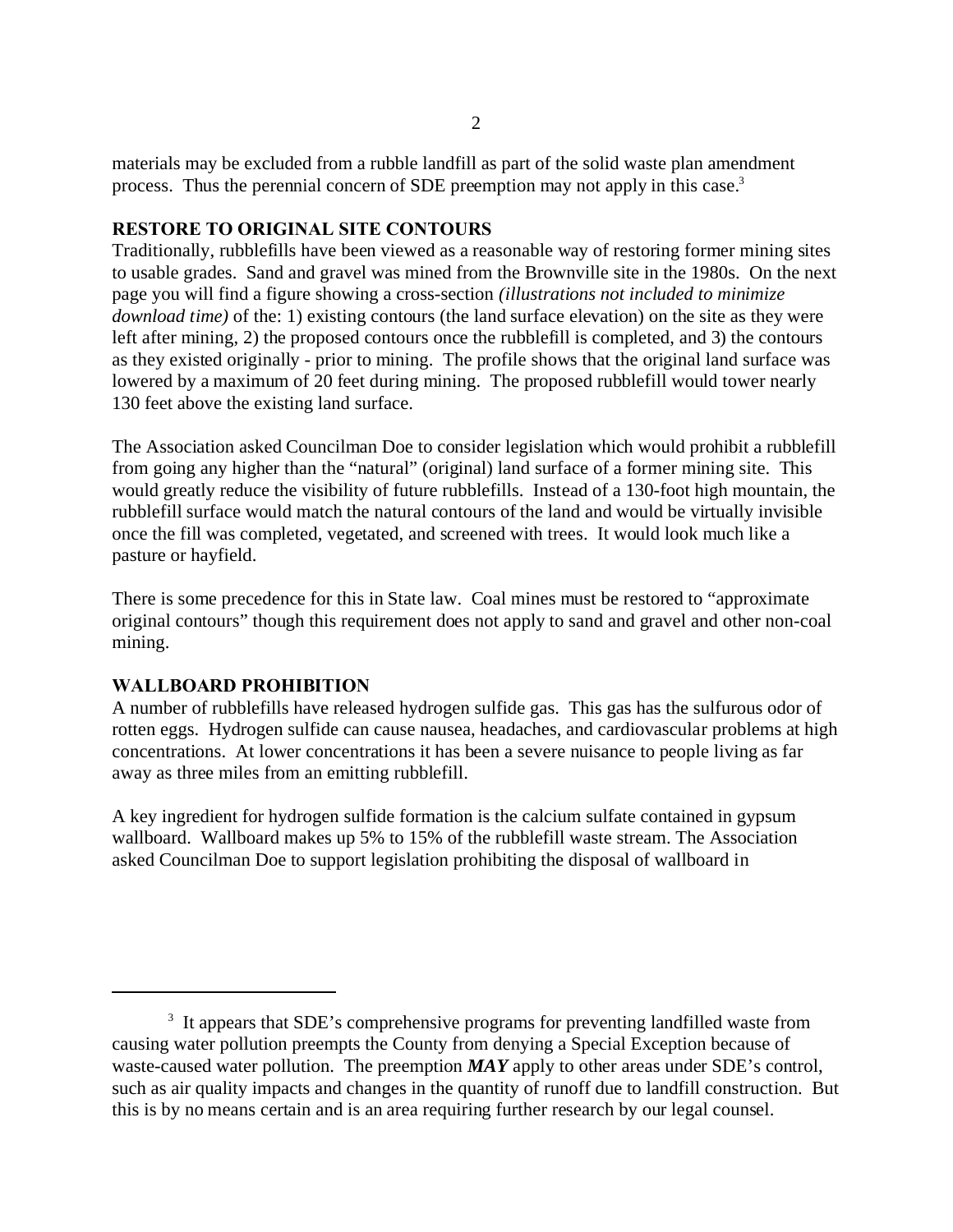rubblefills using the authority granted the County by State law to decide which materials may be placed in a landfill.

#### **TEMPORARY HOLD ON RUBBLEFILL SPECIAL EXCEPTION APPLICATIONS**

To provide the Council and staff a reasonable opportunity to consider the need for the preceding changes to County law, the Association asked Councilman Doe to propose a temporary hold on processing of Special Exception applications for the Brownville rubblefill as well as those proposed for two other sites in the county. The Councilman thought he could get majority support on the Council if he proposed first to form a committee to take a hard look at better ways of managing rubble. Councilman Doe needed to verify the legality of such a proposal. He thought that he would know whether the proposal would work by June 15<sup>th</sup>.

#### **SOLID WASTE PLAN AMENDMENT**

The Association did not discuss this with Councilman Doe since it would entail a specific conversation regarding the Brownville facility. Such a discussion might have forced the Councilman to recuse himself from future votes specific to this facility. The proposed rubblefill has NOT been included in the County's Solid Waste Plan. The facility must be in the plan to receive a permit from SDE. The County Council must vote to include the facility. This vote does not occur until after all the zoning issues have been resolved.

#### **SPECIAL EXCEPTION ISSUES**

Following are the issues identified thus far which could be raised at the Special Exception hearing before the hearing officer (HO). To deny the Special Exception, the HO must find that permitting a rubblefill on the Brown site would have significantly greater adverse impact than a rubblefill built on all other similarly zoned land in Brown County. This is known as the Schultz vs. Pritts test also as the extraordinary impact test. The rubblefill site is zoned Open Space (OS).

**SDE Preemption:** We must also take care to avoid issues which are preempted by State Department of the Environment (SDE) regulations and programs. Past decisions by local governments to deny approval for rubblefills have been overturned by courts when it was determined that the denial was based on issues regulated by SDE. It is uncertain at this point how far preemption extends. It is most likely to apply to water quality impacts resulting from the pollution emanating from landfilled waste. It *may* be less likely to apply to environmental impacts where the County is the lead such as water pollution caused by stormwater runoff which does not come into contact with landfilled waste.

# **ASTHMA & OTHER RESPIRATORY CONDITIONS**

Hospitalization data shows that the two zip codes covering the impact area have the  $2<sup>nd</sup>$  and  $5<sup>th</sup>$ highest hospitalization rates in the County for respiratory diseases. Of the seven zip codes in the County which are dominated by lands zoned Open Space (the same zone as the rubblefill site) the zip code covering your area has the highest hospitalization rate.

Dr. Jane Smith, a respiratory expert with the School of Public Health & Hygiene, has reviewed the hospitalization data. Though Dr. Smith cannot give a cause for the high hospitalization rate,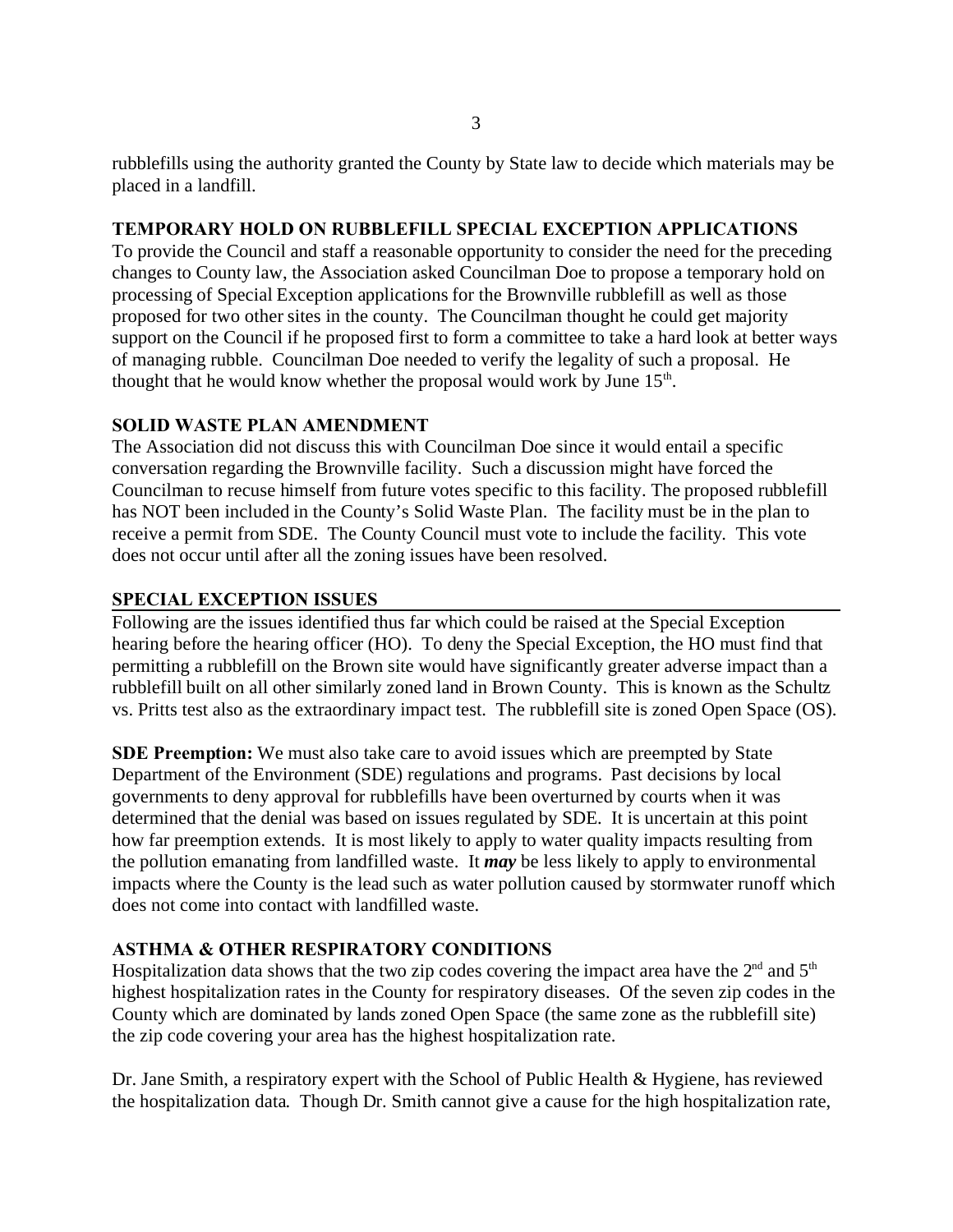he believes that residents of the areas affected by the rubblefill are uniquely at-risk to factors which would aggravate respiratory illnesses.

Dr. Smith believes that increased truck emissions are likely to be the aspect of the rubblefill which has the most significant effect on respiratory illnesses. Of the 12,000 daily truck trips generated by mining and landfill operations throughout the County, 27% occur on Route 999 the highway that will be used by trucks accessing the proposed rubblefill.

Dr. Smith believes that unless crushing or other high dust generating processes are pursued, dust emissions will be relatively low. The applicant has stated that crushing will not be conducted on the site. However, there may be other activities common to rubblefills that could generate dust. Thus there would be value in taking Dr. Smith on a tour of several active rubblefills as well as the vicinity of the proposed rubblefill.

**Asthma Sufferers:** The Association has been circulating survey forms which asks if area residents suffer from asthma or other respiratory conditions. We should ask those who checked this box on the form if: 1) they could get a letter from their doctor describing how rubblefill dust, truck traffic, and hydrogen sulfide could affect their patient's condition, and 2) if the asthma sufferer could testify at the Special Exception hearing. We should also contact households located near the rubblefill which have not returned a survey form. At a minimum, this should include all the homes along Route 999 and Route 888.

**Hydrogen Sulfide:** Dr. Smith does not think that hydrogen sulfide will have an adverse effect on respiratory conditions. Hydrogen sulfide would have more effect on people with cardiovascular conditions. However, to assess the potential effects of hydrogen sulfide we need some hard data on actual concentrations in the vicinity of rubblefills. I've asked SDE for hydrogen sulfide emission data for other rubblefills in the state.

As of May  $27<sup>th</sup>$  SDE anticipated getting the existing data out to me by this week (May  $7<sup>th</sup>$  or so). If the SDE data shows the concentrations are relatively low then we might consider renting a hydrogen sulfide meter to measure actual concentrations at the only rubblefill which is presently emitting - the Jerry Creek rubblefill in northern Franklin County. Meter rental would be \$180 per week.

Bob Jones, who lives near the rubblefill and led the charge against it, has volunteered to take measurements. My time to train Bob in meter use plus the rental charge would probably bring the total for this activity to \$300-\$500. If we find high hydrogen sulfide levels then it would be good to have Dr. Smith make measurements at the Jerry Creek rubblefill so he can testify firsthand.

**Preemption:** We need to determine if SDE's air quality programs preempt the County from denying a Special Exception application because of air quality concerns. If this is likely then the Association should put it's limited resources into other issues (for the Special Exception hearing). Our attorney has been asked to look into the preemption question.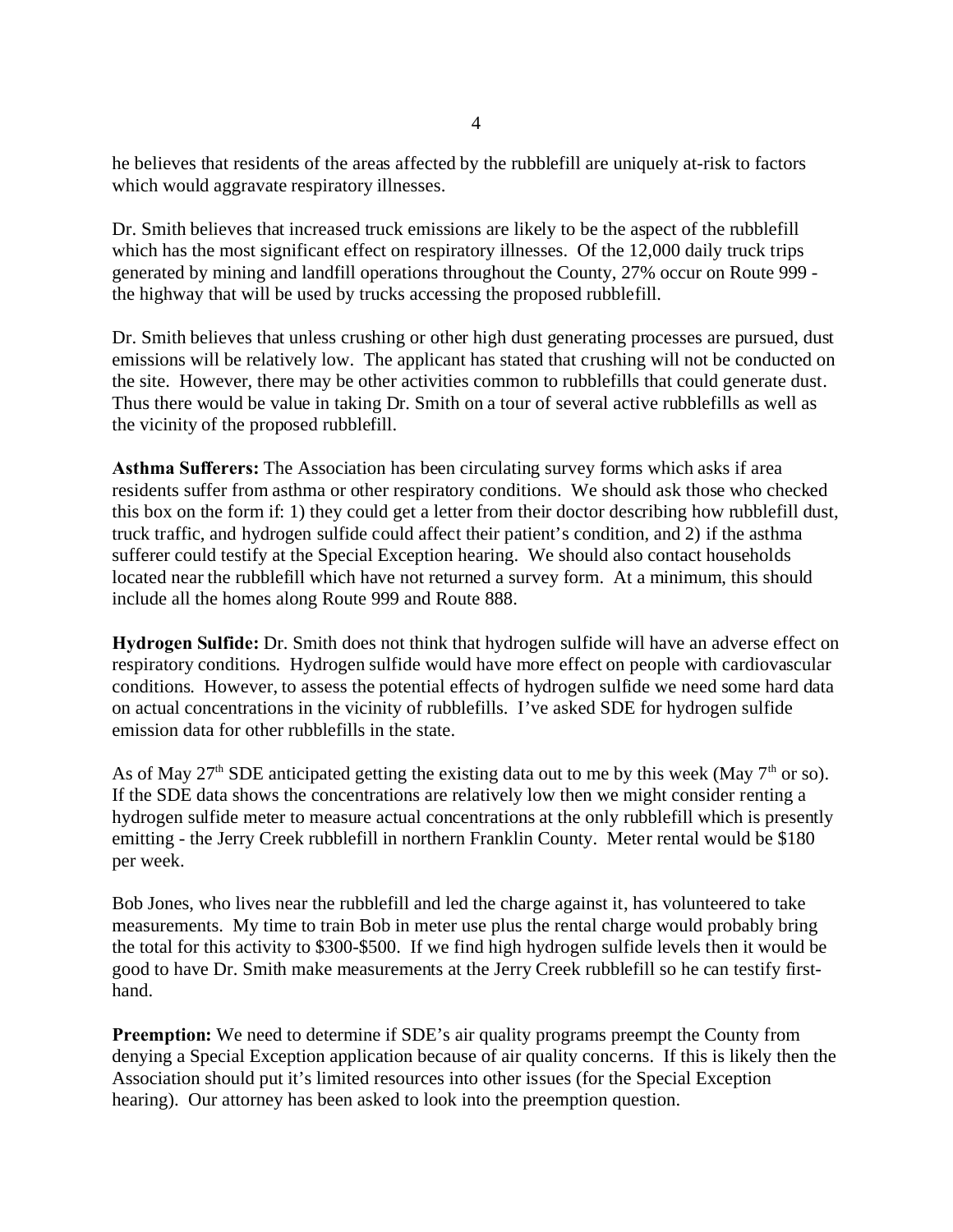#### **PECKS SWAMP**

This unique waterway-wetland system supports four rare, threatened, or endangered plant species. Volunteers are surveying for these plants on properties located downstream of the rubblefill site where owners have granted access.

A Great Blue Heron rookery (concentration of nests) is located near the mouth of Pecks Swamp about 2.1-miles west of the proposed rubblefill. It is possible that the rubblefill could adversely affect the rookery. Research into this potential is on-going. Great Blue Heron rookeries are considered unique and very important by the State.

The tributaries to Pecks Swamp most directly impacted by the rubblefill have been surveyed for fish and aquatic insect populations. The fish in both streams are very limited. Only two species were encountered, which indicates very poor conditions for fish. This probably reflects the intermittent nature of water flow in both streams. Aquatic insect and crustacean populations indicate a high-quality environment. A number of species of submerged aquatic vegetation have been documented in Pecks Swamp, which further attests to the high quality and ecological value of this stream system. The next section of this review of issues describes how the rubblefill could exacerbate the lack of water in the Pecks Swamp system.

#### **GROUNDWATER RECHARGE LOSS**

Pecks Swamp and it's tributary suffer from a lack of groundwater inflow. During dry periods the only water entering streams and wetlands is groundwater inflow. For the first time in decades, long-time area residents saw Pecks Swamp go dry last summer. Therefore this stream is highly vulnerable to any factor which would further reduce the amount of water entering the channel come dry weather.

The proposed rubblefill will eliminate 40-60 million gallons/year of dry-weather inflow. This loss will result from covering the 100-acre landfill footprint with an impermeable liner and cover. The plastic liner and cover will prevent rainfall from soaking into the soil and recharging the ground water table. After the rubblefill is completed, the amount of groundwater inflow to the tributary streams, Pecks Swamp, and associated wetlands will decrease dramatically. This will put greater stress on a system which is already stressed by insufficient groundwater inflow.

It is possible that this impact could be resolved if the applicant were to install measures to collect then recharge runoff from the landfill. This would be runoff that has *NOT* come into contact with the landfilled waste.

#### **HEIGHT LIMIT**

The *Brown County Zoning Ordinance*, limits maximum building height in the Open Space zone to 35 feet. The Ordinance defines a "Building" as: "A 'Structure' having a roof and used for the shelter, support, or enclosure of persons, animals, or property." The Ordinance defines a "Structure" as: "Anything constructed or built."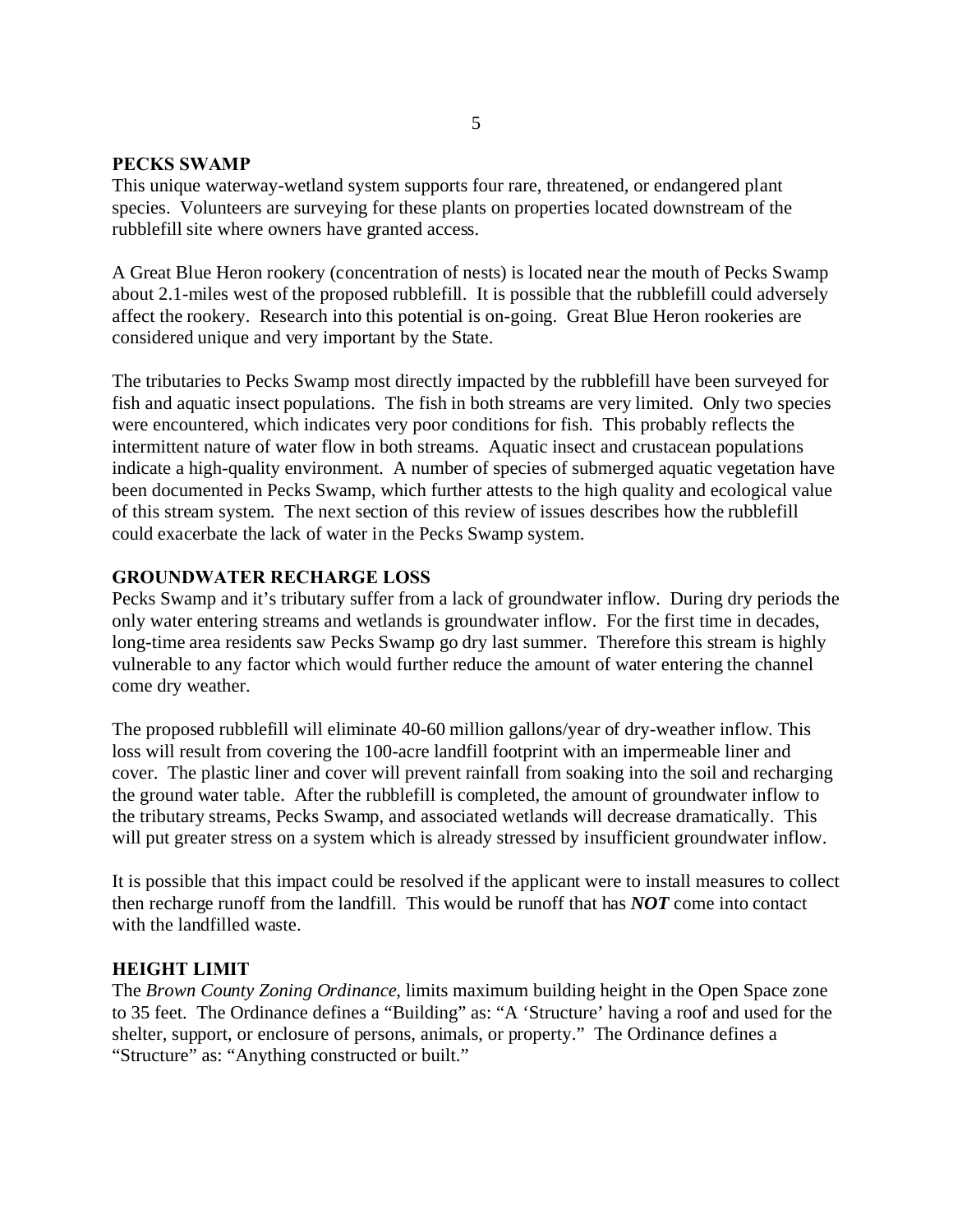The rubblefill meets the definition of both a building and a structure. It is certainly constructed and built. The impermeable cap is an engineered layer of impermeable material designed to function in the same manner as a roof. The roof protects the landfilled rubble which is the owner's property.

We asked our legal counsel for an opinion on whether they agree the rubblefill is a building as defined above and, therefore, should be limited to a maximum height of 35 feet (as opposed to the 130-foot height the applicant has proposed).

#### **HIGHEST CLAY WATERFALL IN THE STATE**

Just downstream of the site is a five-foot high clay waterfall. It is believed to be the highest waterfall of its type (clay) in the state. In fact, the State Geological Survey (SGS) has agreed to add it to their official list of the highest waterfalls in The state. SGS also plans to post a photo of the waterfall on it's website.

Increased stormwater runoff from the rubblefill could accelerate erosion in the stream channel where the waterfall is located. Accelerated erosion could alter the waterfall in ways that detract from this unique natural feature. Our attorney has identified an expert on stream channel erosion (morphology) who could help us determine how likely it is that the rubblefill would cause harm to the waterfall. However, we need to address two questions before engaging an expert on this issue.

First, how is this issue likely to play with the hearing officer and the courts? Are they likely to be moved by impacts to the waterfall or to yawn?

Second, as with other environmental issues, we need to determine if SDE's authority preempts the County from denying a Special Exception based upon this impact. Stream channel erosion due to new development is regulated through the State Stormwater Management Act, which is administered by SDE. But Brown County has been delegated authority to administer it's local stormwater management program by SDE. Therefore it may be less that the County is preempted by SDE on this issue. Our attorney has been asked to also look into this preemption question.

#### **PARTIES**

We need to ensure that parties to litigation filed by the Association have standing. To have standing one must show that the rubblefill will impact them in ways that are different (greater) than the general public. Obviously, those who own property next to the rubblefill are more likely to see a decline in the value of their land when compared to the general public. An area resident with asthma may suffer more potential harm than the general public.

The Association should ask all those who own property next to or near the site if they would be willing to become parties in the opposition to the Special Exception requested by the applicant. We should also focus on those who own property downstream of the site beginning at the edge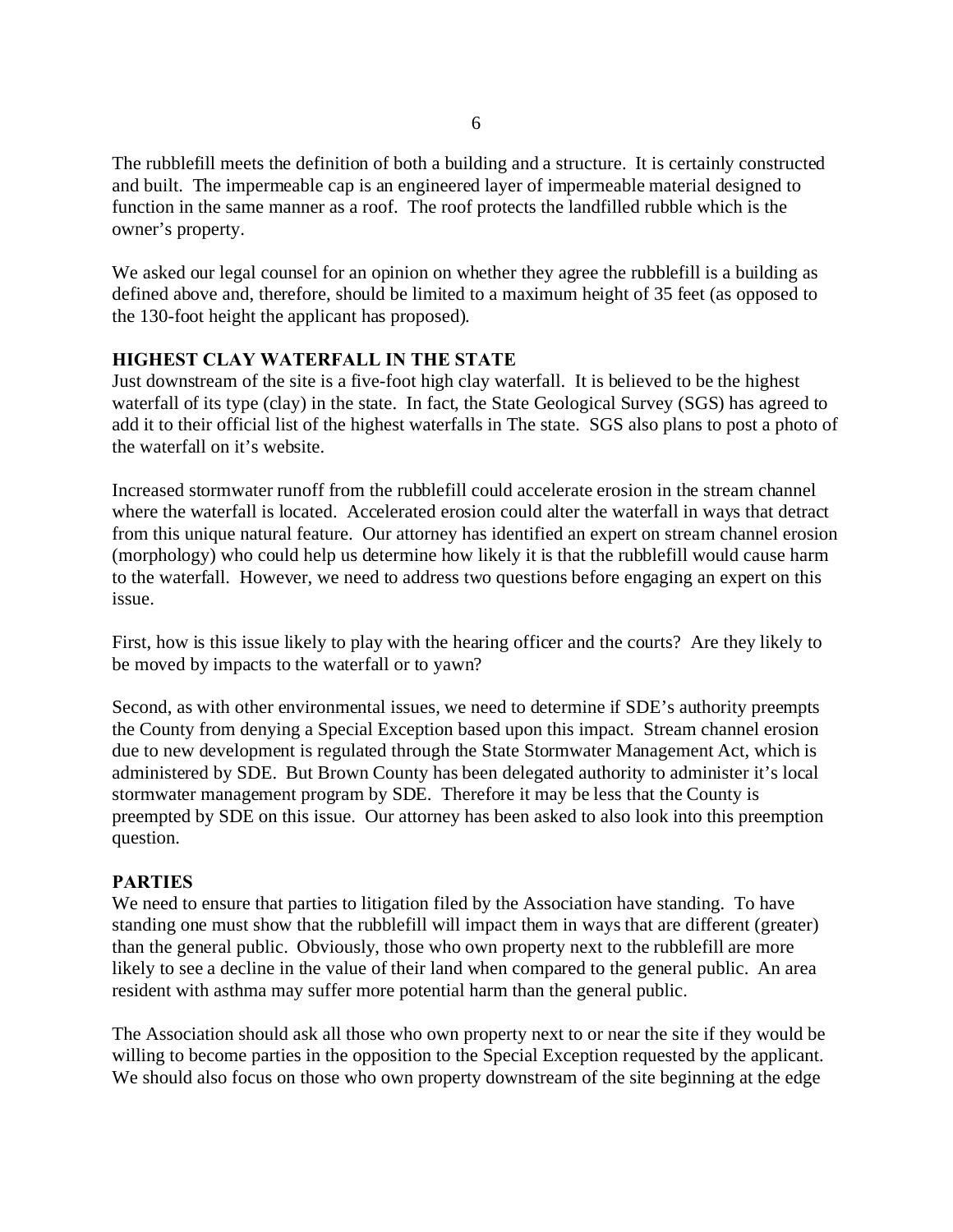of the applicant's property and working down to Pecks Swamp to it's junction with the Brown River.

For the Special Exception hearing we should prepare a large map showing the rubblefill site and all surrounding properties. We should then highlight the properties owned by people opposed to the rubblefill. I have acquired the property maps and can provide them to the Association so a volunteer can do the highlighting. But first we should complete the polling to identify parties.

#### **PROPERTY VALUE**

The value of property within a mile of a rubblefill may be lowered by  $11\%$ .<sup>4</sup> The loss of value can be much higher if the rubblefill is causing severe nuisance effects such as excessive truck traffic on a road adjoining the property in question or hydrogen sulfide releases are occurring. The Burnt Hills rubblefill (located fifteen miles north of the Brown site) was defeated in part because of property value impacts. Specifically, the courts found that having a second rubblefill so close to the existing rubblefill would cause a much larger loss of property value and this condition would exist nowhere else on Open Space zoned land in the County.

After searching for local real estate appraisal experts, I've been discussing the case with Jane Doe who did the property value effects study of the Burnt Hills case. Beth believes that the large amount of truck traffic on Route 999 may cause the impact of the Brown rubblefill to be unusually high when compared to all other Open Space zoned land in the County. However, Jane is not yet ready to commit to the case. I believe she will though if we can reduce the amount of time she needs to spend gathering data.

# **ROAD TO BE CLOSED**

The State property maps show a road passing through the proposed rubblefill. Prior to surface mining on the site this road was used by area residents. Construction of the rubblefill will close the road permanently.

The Association asked a title attorney to take a look at whether closure of the road could be prevented. The attorney believes that there might have been a case for preventing this prior to mining of the site in the 1980s, but too much time has passed since area residents regularly used the road. Other Association members with extensive experience in road right-of-way issues agree. If the road were public, not private, then there would be a much stronger case for keeping it open.

#### **BROWNVILLE CHURCH**

The church is on the County's list of historic structures, but not the National Register. It was one of four African-American schools established in the County shortly after the Civil War. It is

<sup>4</sup> Based on the report *The Effect of the Burnt Hills Rubble Landfill on Property Values of the Surrounding Community*, prepared by Jane Doe on behalf of the Community & Environmental Defense Services.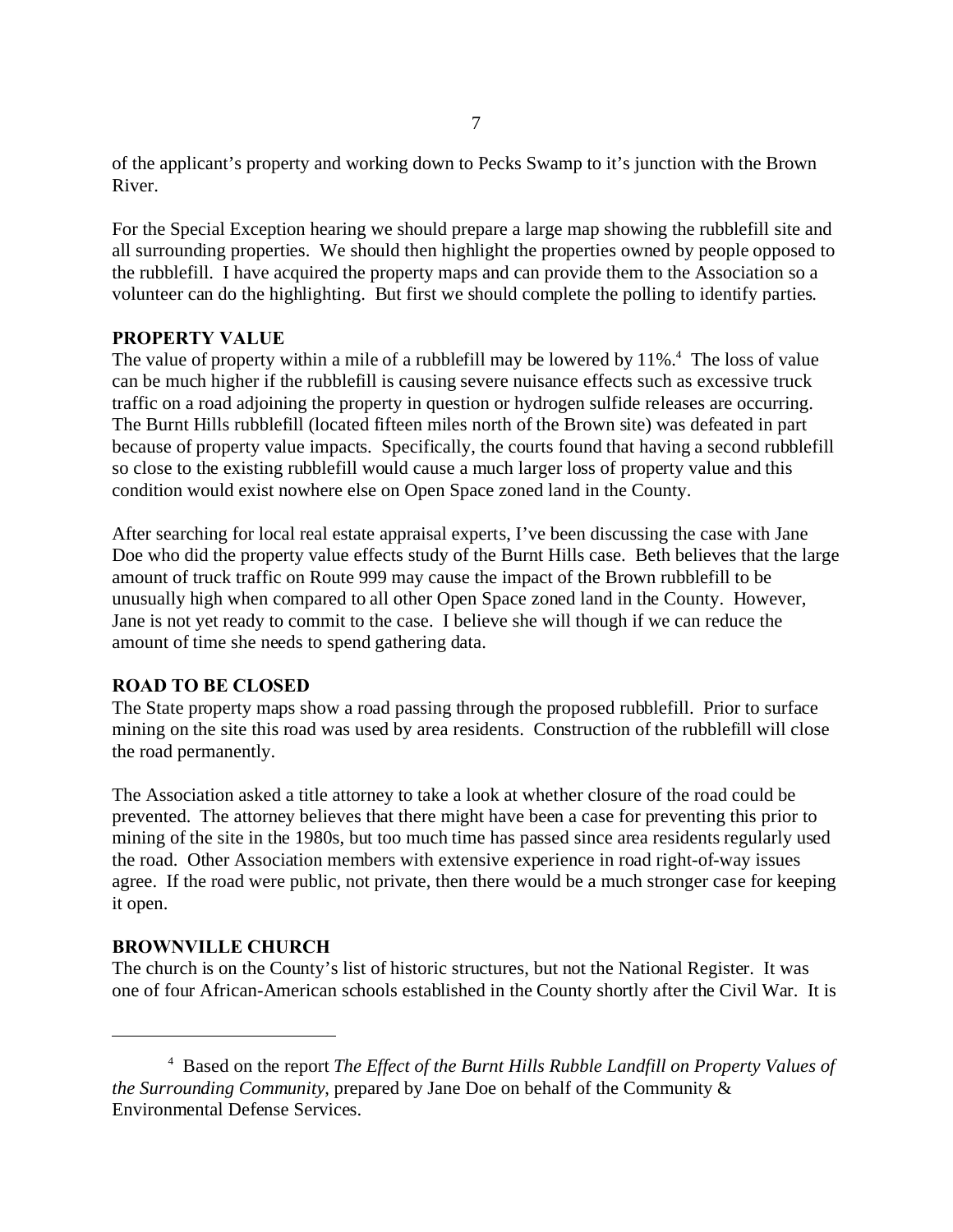the only one of the four Freedman schools still standing. The rubblefill will tower 80-feet above the Church and will detract dramatically from the environment essential to the historic character of the Church.

In the County's Staff Report these impacts were dismissed because of the trees located between the rubblefill and the Church. However, County staff did not take into consideration several very important factors:

1. The trees will only screen the rubblefill from the Church for the six-months out of the year when leaves are present.

2. The densest trees are tall Virginia pines. Unfortunately, these trees are only temporary residents in a forest and will be replaced by deciduous species which will be far less effective in screening the rubblefill from view.

3. The trees are virtually all located on the property of the Church, not the applicant's property. The County assumed that the Church would never wish to use the portion of their property between the Church and rubblefill. In other words, the County has placed the Church in the position of having to make one of two very difficult choices: a) to fell the trees so this portion of the Church property can be used for other purposes, or b) to keep the trees in place to serve as a partial visual barrier from the rubblefill. This is very unfair to the Church. The County should have required the applicant to redesign the rubblefill so it cannot be seen from Church property, regardless of whether the trees are present. Instead, the County is only requiring the applicant to plant a 40-foot buffer between Church property and the rubblefill.

While the Association feels the rubblefill should not be built at all, there are other options for redesigning the rubblefill which would greatly reduce the impact. The graphic on the next page shows the existing elevation (contours) of the land surface on Church property and the applicant's property. Towering over the existing contours is the rubblefill after it is raised to the maximum elevation of 287-feet above sea level. The graphic also shows the original land surface contours as they were before the site was mined in the 1980s.

One of the options suggested by the Association is that if a rubblefill must be built on the site, then it should go no higher than the original contours. In other words, they could only landfill enough rubble on the site to bring the ground surface up to the level that existed prior to mining. As shown in the graphic, this would be a maximum of 20-feet of fill instead of the 130-feet the applicant has proposed. This would dramatically reduce the visibility of the rubblefill from the Church and it would reduce the lifespan to a fraction of the 17 years currently proposed.

Richard Klein discussed this option with the County's Historic Preservation Division, on May 12, 2000. She was deeply troubled by the impact of the rubblefill to the Church and drafted the additional comments.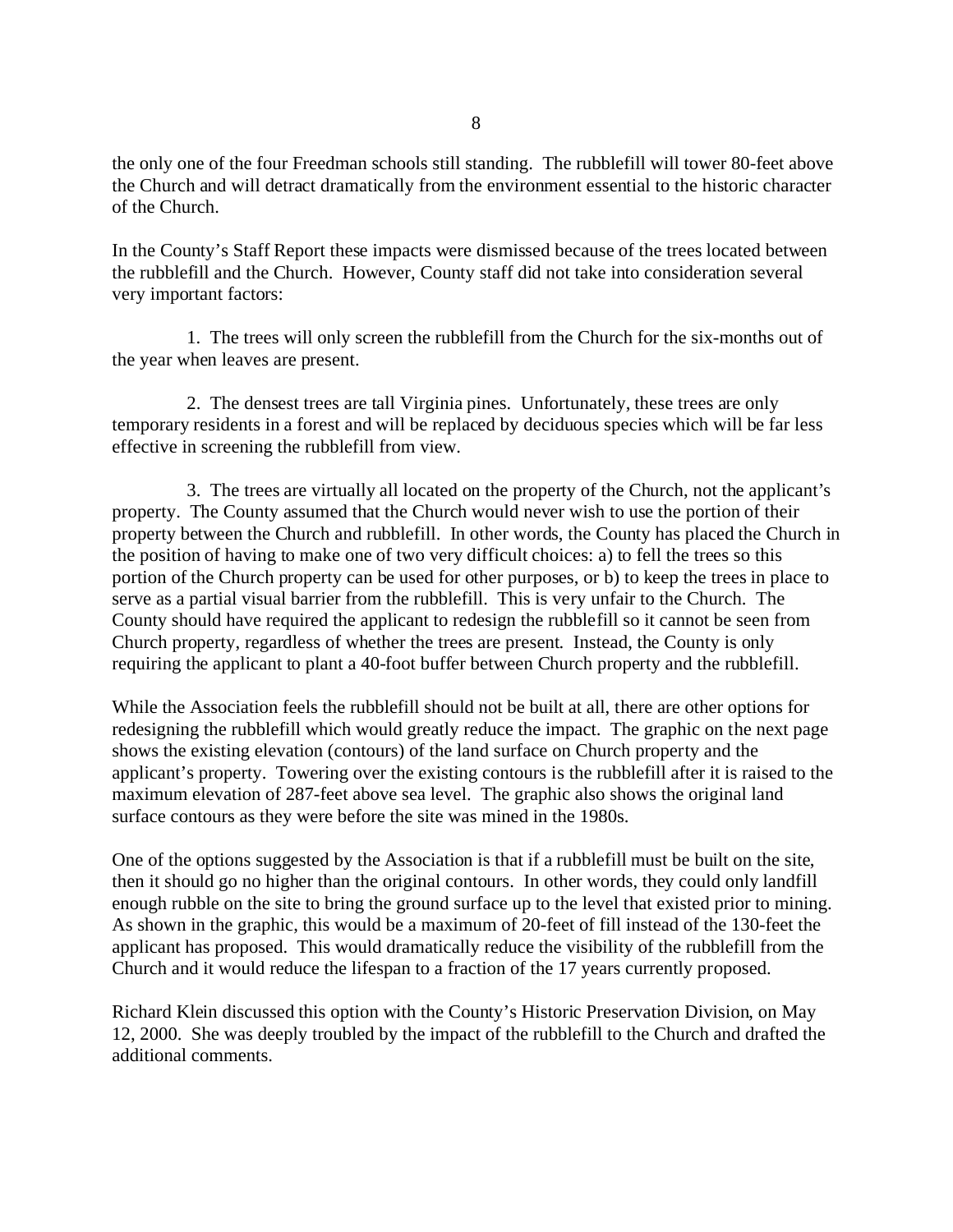The impact to the Church has also been downplayed because of the deteriorated condition of the building. The Church has been engaged in a long term restoration plan. The Church will be filing for a County Historic Area Work Permit to proceed with the most urgently needed repairs.

#### **BROWN ENVIRONMENTAL EDUCATION CENTER**

This facility is located about 1,000-feet west of the proposed rubblefill. It is said that every school child in the County visits the Center. It is believed that this is the only facility of its kind in the County.

The Center could be adversely affected through degraded air quality (truck exhaust, dust, and hydrogen sulfide), contamination of the well serving the Center (see well contamination below), loss of low background noise levels due to increased truck traffic on Route 999 and equipment operating on the rubblefill high above the Center, and loss of the rural vista due to the very unnatural look of the rubblefill towering 90-feet over the Center.

The Association has contacted the County Board of Education asking them to take a position in opposition to the rubblefill due to these impacts.

#### **STREAM BUFFERS**

The County requires a +50-foot buffer from streams. The head-of-streams appear to extend further into proposed landfill then shown on applicant's plans. Volunteers are monitoring the head-of-streams to document the extent to which buffers should be expanded into the proposed landfill.

#### **TRAFFIC**

Mining, landfills, and related facilities generate 7,000 truck trips per day in Brown County. Of this total, 27% of the truck trips occur on Route 999 - the road on which the Brown rubblefill would be located. There are a number of known or potential traffic impacts associated with the truck traffic and the proposed rubblefill. These impacts include:

**Acceleration/Deceleration Lanes:** There may be a need for an acceleration and deceleration lane at the proposed entrance to the rubblefill, particularly if sight-distance or traffic gaps are inadequate. However, the applicant does not own sufficient property along Route 999 to install an acceleration and deceleration lane.

**Child Safety:** A number of children await school buses by standing along the side of Route 999. The truck traffic generated by the rubblefill will increase the threat to the safety of these children and those riding school buses. Association volunteers should poll parents of children who wait for buses along Route 999. They should ask how parents feel about increasing truck traffic on Route 999. If the parents express concern then they should be asked to testify at the Special Exception hearing. We should also keep an eye out for tales of near-misses and other horror stories.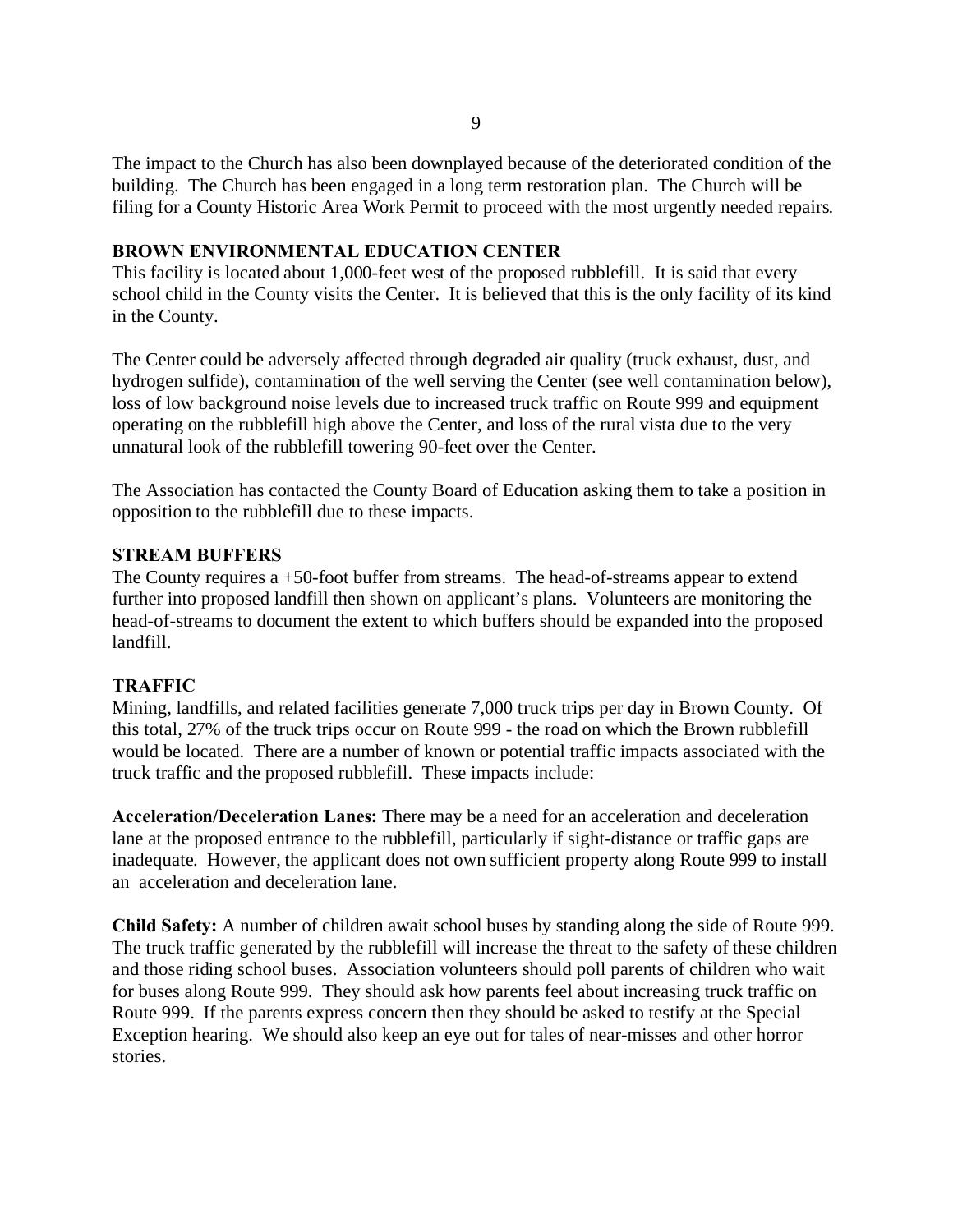**Failed Level of Service:** The intersection of Route 999 and Route 789 is located about nine miles to the northwest of the rubblefill site. The rubblefill will add 100 to 200 truck trips per day to Route 999. It is not clear that anticipated intersection improvements will resolve this issue.

**Gap Analysis:** To safely make a left-turn onto Route 999 (or any road) there needs to be a sixsecond gap in traffic. If a six-second gap exists less than 30% of the time, then a signal or some other traffic control measure may be warranted. Association board members will be gathering data to determine the peak hour of traffic volume and speed. Association board members will then video-tape traffic during the peak-hour. We can then have a competent traffic engineer review the tape to determine if the gap is adequate.

**Sight-Distance:** Sight-distance is the distance from an intersection at which approaching vehicles can be seen. Generally for each mile of approaching vehicle speed 11-feet of sightdistance is needed. The sight-distance at the rubblefill access off of Route 999 appears marginal. However, we need to know the speed of approaching vehicles to determine if sight-distance is adequate. A speed study is being conducted.

Once the data described above has been gathered we need a review by a competent traffic engineer. If the Association wishes we can have our traffic engineer review these issues. His fee to do an initial review would probably be in the range of \$500 to \$750.

#### **WELL CONTAMINATION POTENTIAL**

All of the homes, schools, and other buildings in the area are served by wells. A well could become contaminated by pollutants released from the rubblefill if it is likely that groundwater would flow from the landfill to the well.

Generally, underground water flow follows the surface of the land. In other words, where the surface of the rubblefill site tilts towards the north and Pecks Swamp, underground water flow will be in this same general direction. However, this generalization is most applicable to "shallow" groundwater flow. It is less true for water moving at depths of say more than a hundred feet below the land surface. At these greater depths groundwater tends to flow in the direction of northwest to southeast. In other words, the 150- to 500-foot deep wells located southeast of the site could potentially become contaminated by pollutants released from the rubblefill.

Another factor to consider is whether dense clay layers exist above the point where water would be drawn into a well. When a well is installed the driller will "screen" it at the depth where the best water occurs. Water can only enter the well in the 10- to 30-feet of depth where the screen is located. If a dense clay layer overlies the screened depth then the well may be protected from contamination. Such clay layers do exist in the vicinity of the rubblefill, but a competent hydrogeologist is needed to determine if the layers are adequate to protect area well users.

The applicant has proposed using a liner and leachate collection system to prevent ground and surface water contamination. The liner is constructed of plastic which has about the same